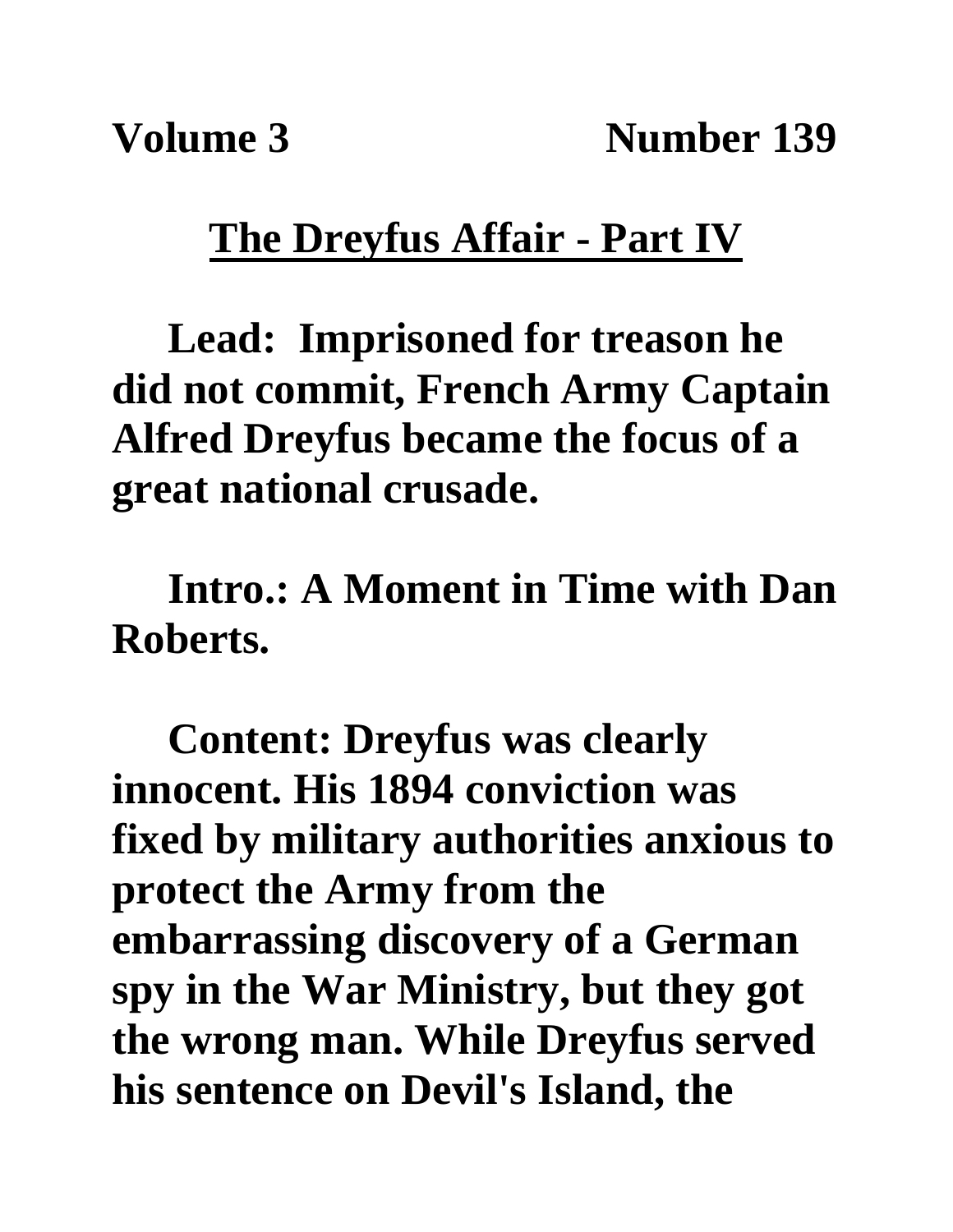**infamous French prison colony off the coast of South America, his family and a growing number of supporters worked to prove his innocence. Among the most prominent of the Dreyfusards were George Clémenceau, the future wartime Premier, and the novelist and left wing agitator, Emile Zola.** 

**The Army's case against Dreyfus began to fall apart when Lt. Colonel Georges Picquart found evidence that the actual culprit was still at work. Major C.F. Esterhazy was unaware of the cause of Dreyfus' downfall since the proceedings had been kept secret. Esterhazy's handwriting matched that of the original spy letter which had been discovered by French counter-**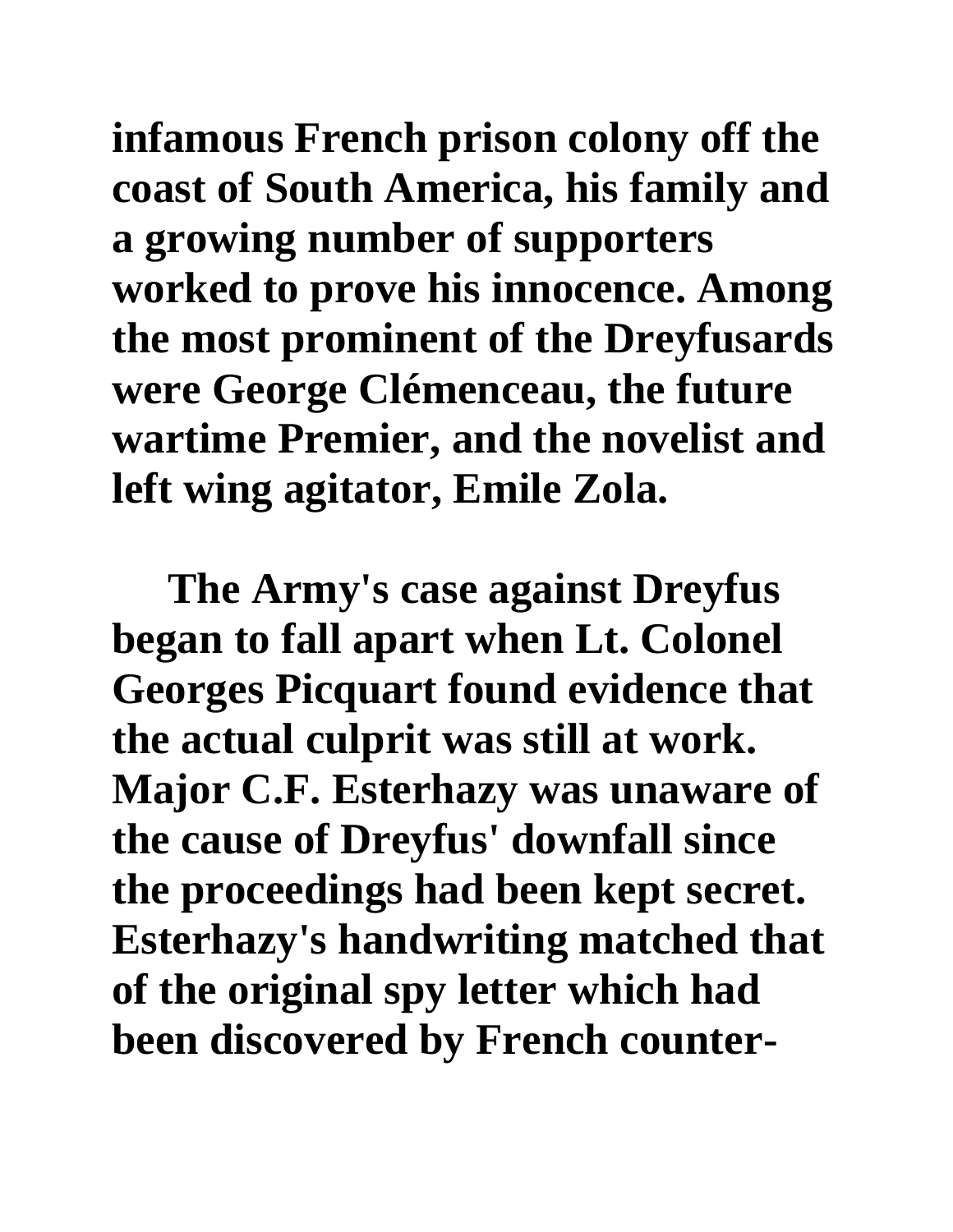**espionage.** 

**When Picquart tried to bring charges against Esterhazy, he was dismissed and the scandal became public. Esterhazy was later courtmartialed, but the Army in desperation, forged documents and suppressed others and he was acquitted. However, the controversy would not die.**

**On January 13, 1898 Emile Zola printed an open letter in a major newspaper under the headline, "J'Accuse," in which he accused the Army of duplicity and incompetence. The suicide and confession of one of the Army conspirators and the flight of Esterhazy to Belgium later that year**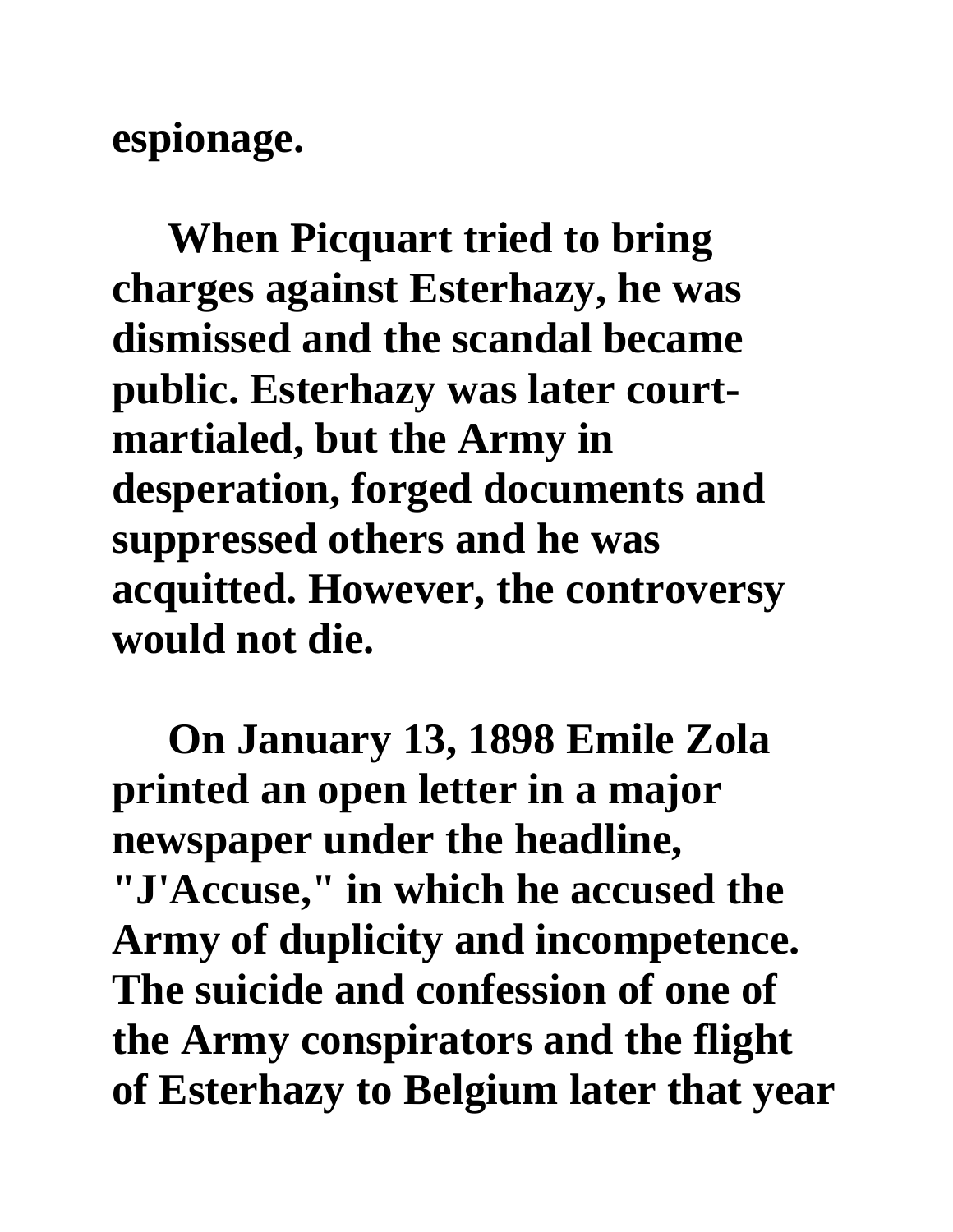**opened the way to a new trial for Dreyfus. He was once again found guilty but was later pardoned by the President of the Republic. Subsequent trials cleared him and reversed all previous convictions.** 

**The Dreyfus Affair made more stark the many divisions in French society and destroyed any hope of national unity in the years running up to the First World War. France was still divided in 1914 and ill-prepared for the onslaught of the Germans, but Alfred Dreyfus and his supporters had been vindicated. Clémenceau became wartime Premier. Picquart became Minister of War. Dreyfus served with distinction as a line officer. After the war, this man whose cause had so**